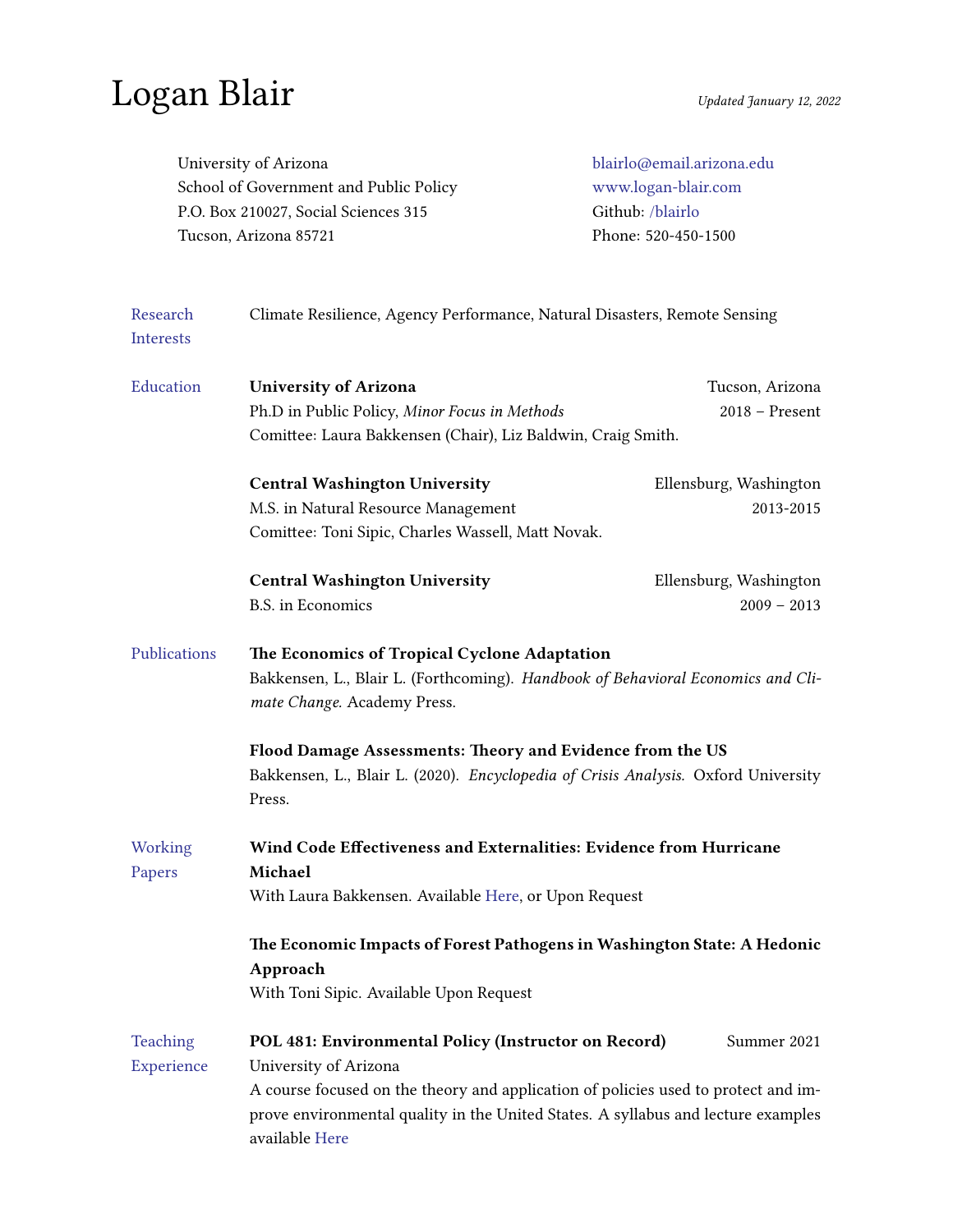|                               | POL 201: Intro to Public Administration (Instructor on Record)<br>University of Arizona                                                                                             | Fall 2021                      |  |  |
|-------------------------------|-------------------------------------------------------------------------------------------------------------------------------------------------------------------------------------|--------------------------------|--|--|
|                               | Introduces students to political, legal, and managerial perspectives to critically un-<br>derstand the short- and long-term operation of government and the public sector.          |                                |  |  |
|                               | ECON 424/325: Intro to Econometrics / Time Series (TA)<br>Central Washington University                                                                                             | 2013-2015                      |  |  |
|                               | Prepared problem sets and example solutions, built coding examples in R, ran labs<br>and review sessions, assitend student projects.                                                |                                |  |  |
| Industry<br><b>Experience</b> | Northern Economics Inc.<br>Consultant                                                                                                                                               | Anchorage, Alaska<br>2014-2018 |  |  |
|                               | Provided modeling, technical writing, GIS analysis, and project management for<br>city government, education, health, oil and gas, and fisheries clients.                           |                                |  |  |
|                               | Select Project Work<br>Hood Canal Adopted Indicators of Economic Vitality and Sustainability. Spatial<br>natural resource data for baseline reporting. Puget Sound Partnership/EPA. |                                |  |  |
|                               | South Pacific Tuna Treaty. Econometric analysis of ESA species takes, fishing ac-<br>tivity, and varying policy regimes. NOAA.                                                      |                                |  |  |
|                               | The Alaska LNG Project, Resource Report 5. Spatial modeling for project-wide tim-<br>berland impacts and demographic modeling. FERC.                                                |                                |  |  |
|                               | Assessment of the Proposed Force Reduction of the 4-25th Airborne Combat Team.<br>Municipality of Anchorage.                                                                        |                                |  |  |
| Select<br>Presentations       | Wind Code Effectiveness and Externalities: Evidence from Hurricane<br>Michael<br>Southern Economic Association Meeting                                                              | 2021                           |  |  |
|                               | <b>Ecosystem Service Valuations</b><br>Guest lecture (University of Arizona POL 481)                                                                                                | 2019                           |  |  |
|                               | The Economic Impacts of Forest Pathogens in Washington State: A Hedonic<br>Approach<br>2018                                                                                         |                                |  |  |
|                               | World Congress of Environmental and Resource Economists (Gothenburg).                                                                                                               |                                |  |  |
|                               | Assessment of the Proposed Force Reduction of the 4-25th Airborne Brigade<br><b>Combat Team.</b><br>2018<br>Municipality of Anchorage BEAR working group                            |                                |  |  |
|                               | The Economic Impacts of the 2001 Nisqually Earthquake<br>Pacific Northwest Regional Economic Conference (PNREC)                                                                     | 2014                           |  |  |